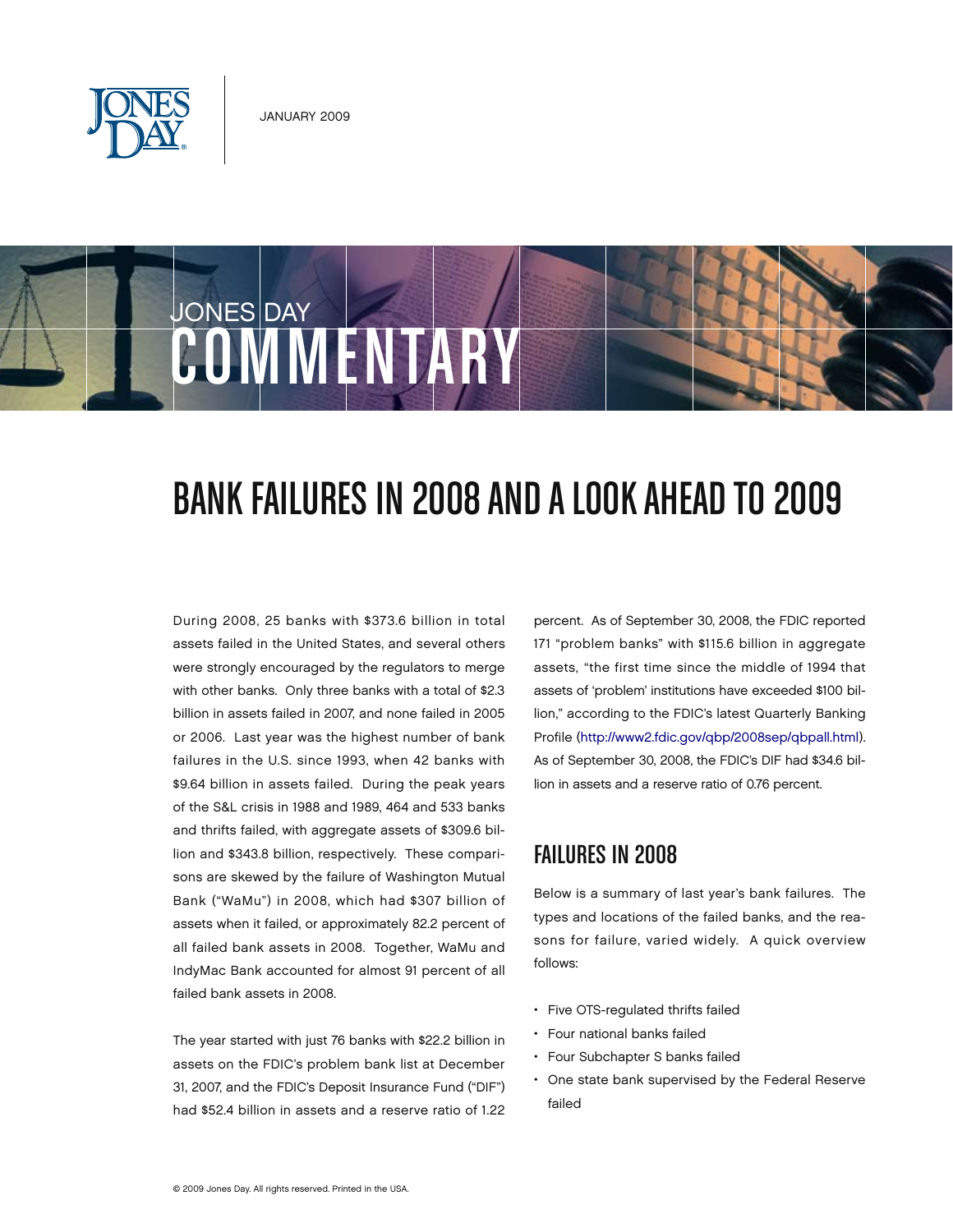The geographic locations of failed banks by state (more than one failure) follows:

| <b>State</b> | <b>Number of Failures</b>                                            |
|--------------|----------------------------------------------------------------------|
| California   | 5 (excluding Washington Mutual,<br>which had a substantial presence) |
| Georgia      | 5                                                                    |
| Florida      | 2                                                                    |
| Missouri     | 2                                                                    |
| Nevada       | 3 (including Washington Mutual)                                      |
| Texas        | 2                                                                    |

Among other things, concentrations of real estate loans, especially acquisition, development, and construction commercial real estate ("CRE") loans in formerly "hot" real estate markets were a common theme. When combined with high levels of brokered deposits and other wholesale funding, such lending in overheated markets often proved problematic. Liquidity also was an issue, especially because the FDIC generally declined to give waivers under the prompt corrective action provisions to permit banks that were, or were deemed due to regulatory action to be, less than "well capitalized," to renew or continue using brokered deposits. In some cases, the bank's liquidity became too stressed to continue business due to deposit outflows, and in at least one case, failure was triggered by rapid deposit outflows. Out-of-market lending appeared to be an issue in only a couple of failures. No failures appeared to result from poor or exotic investment portfolio securities. Illiquidity in the mortgage markets, especially for nonconforming, Alt-A, and subprime loans, also was a factor. In various cases, bank capital had been depleted with no realistic prospects for restoration of capital adequacy.

Regulatory enforcement actions, including heightened capital requirements under prompt corrective action or otherwise, played a part in some failures. Enforcement actions were not necessarily good indicators of pending failures. In some cases, enforcement actions were only released upon the bank's failure or were never finalized.

Except for the largest failures—WaMu, IndyMac, Downey Savings, and PFF Bank & Trust—the FDIC resolutions for the most part were sales of deposits, without loans. The FDIC

generally kept loans from failed banks for separate disposition. *The Wall Street Journal* reported on January 2, 2009, that, excluding IndyMac, the FDIC as receiver holds approximately \$15.3 billion of failed bank assets. Loss sharing was used or is expected to be used in Downey, PFF, and IndyMac. In WaMu's case, its assets exceeded its liabilities by about the amount of the credit markdowns made by the acquirer, which facilitated a whole bank transfer without any FDIC assistance.

Open bank assistance was only offered twice, and then only in the case of the largest institutions where the Treasury found, upon recommendation of the FDIC and the Federal Reserve, after consultation with the President, systemic risk that threatened adverse effects on economic conditions or financial stability.

The costs to the FDIC of failed banks ranged from approximately zero to 44.7 percent of the failed bank's assets. In dollars, IndyMac was the most expensive failure in history, with the FDIC currently estimating losses to the FDIC of \$8.5 billion to \$9.4 billion, up from \$4 billion to \$8 billion when IndyMac was closed on July 11. Nine failures are expected to result in losses to the FDIC of 30 percent or more of assets. Fortunately, WaMu, the biggest bank to fail, was resolved at no cost to the FDIC's DIF.

More detailed information on each 2008 bank failure and the related resolutions beginning in July 2008 are available from Jones Day upon request to the authors of this *Commentary*.

### Outlook for Failed Banks in 2009

Continuing increases in the number of problem banks, as well as normal lags in the regulatory examination and enforcement act processes, statements from bank regulators, and economic conditions, indicate that more banks will fail in 2009. A few thoughts:

• The Treasury's Troubled Asset Relief Program's ("TARP") Capital Purchase Program ("CPP") has stabilized and will stabilize many banks that the bank regulators and the Treasury deem "viable."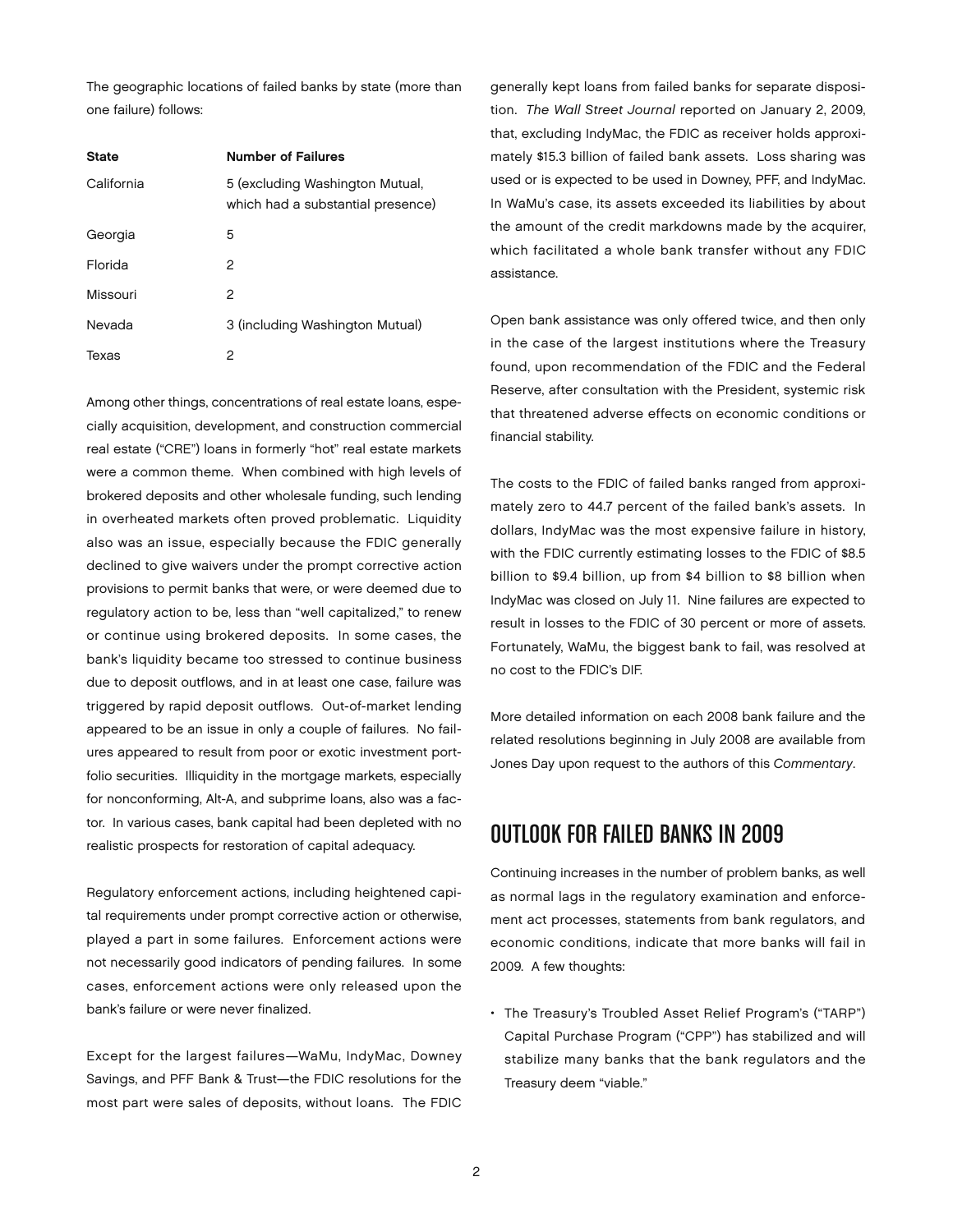- • Capital will continue to be needed at or above current minimums, especially as regulators, creditors, and counterparties use peer comparisons of banks that have TARP capital versus those that do not.
- Banks that have sought, but do not receive, TARP may be viewed as nonviable and at risk of a forced merger to avoid a possible failure. Acquirers may consider seeking the TARP capital allocable based on the risk-weighted assets to a TARP-ineligible bank as part of the acquisition of the ineligible bank.
- The FDIC's Temporary Liquidity Guarantee Program ("TLG") should improve eligible, participating institutions' liquidity and funding. A bank or holding company that becomes ineligible for TLG, or where the FDIC makes a payment on bank debt guaranteed by the TLG, could fail.
- • Asset quality issues, especially CRE loans, will continue to be a risk. New problem asset types may also arise, such as other commercial loan types and commercial mortgagebacked securities, trust preferred securities, and CDOs. Exposures of banks to other financial institutions may raise more concerns.
- Core deposits will be more important to provide a stable funding base and will be encouraged economically by the FDIC's new and proposed deposit insurance assessments.
- Wholesale funding and brokered deposits will be discouraged.
- • Further consolidation of the banking industry is highly likely.

The FDIC will use more tools to facilitate resolutions, and a greater variety of buyers will have opportunities to expand through failed bank acquisitions. Among other things:

- The FDIC apparently had few bidders for many failed banks in 2008.
- • Deposit premiums on failed bank acquisitions have been very low, often reflecting a lack of bidder interest.
- • Bidders in 2008 sought only deposits, and in certain cases only insured, local, nonbrokered core deposits.
- Many markets where banks have become overextended and failed in 2008, and where more failures may occur in 2009, have attractive long-term demographics.
- The FDIC and the other bank regulators are working to expand opportunities for potential buyers of failed banks, including "shelf charters" for entities that have capital and have experienced bank management, but do not have an existing bank that can participate as a bidder to the FDIC for failed banks; "inflatable" charters whereby capable persons or entities may buy a small bank with a view to upgrading its management, systems, and capital to expand by failed bank and other acquisitions; and "pre-clearances" of nondepository institution bidders on failed banks to obtain a depository institution charter to acquire a failed bank from the FDIC, as conservator or receiver.
- The FDIC has indicated that it does not expect to approve applications for deposit insurance for *de novo* bank charters in the Southeast and West. Those wanting to enter the market will need to acquire, rather than start, a bank.
- • Loss sharing will become a more important tool of failed bank resolutions, as a means of decreasing the FDIC's costs of failed banks.
- • Open bank assistance could be used if the FDIC develops ways, in addition to cases of systemic risk, to use it within its existing statutory limitations, or if the law is changed.
- The FDIC, working with the Treasury, could use TARP to facilitate open bank assistance, beyond the two examples in 2008. TARP also could be used to purchase assets from a failing bank as part of a coordinated effort with the FDIC and the bank regulators in the case of failing documents.
- • Banks with TARP capital may become active acquirers of other banks. Banks and bank holding companies that are issuers of private TARP capital may be especially interesting to public company acquirors.
- • Recent *de novo* banks, SPACs that have acquired banks, and private equity investors may become more interested in failed bank acquisitions.
- • As asset prices stabilize with the effects of various Treasury, Federal Reserve, and other government programs, bidders' interest in credits should increase because spreads on these assets are historically wide compared to yields on Treasury obligations.
- Joint bids and partnerships are likely to increase. These will reflect different investors' goals, expertise, time horizons, and risk/return goals.